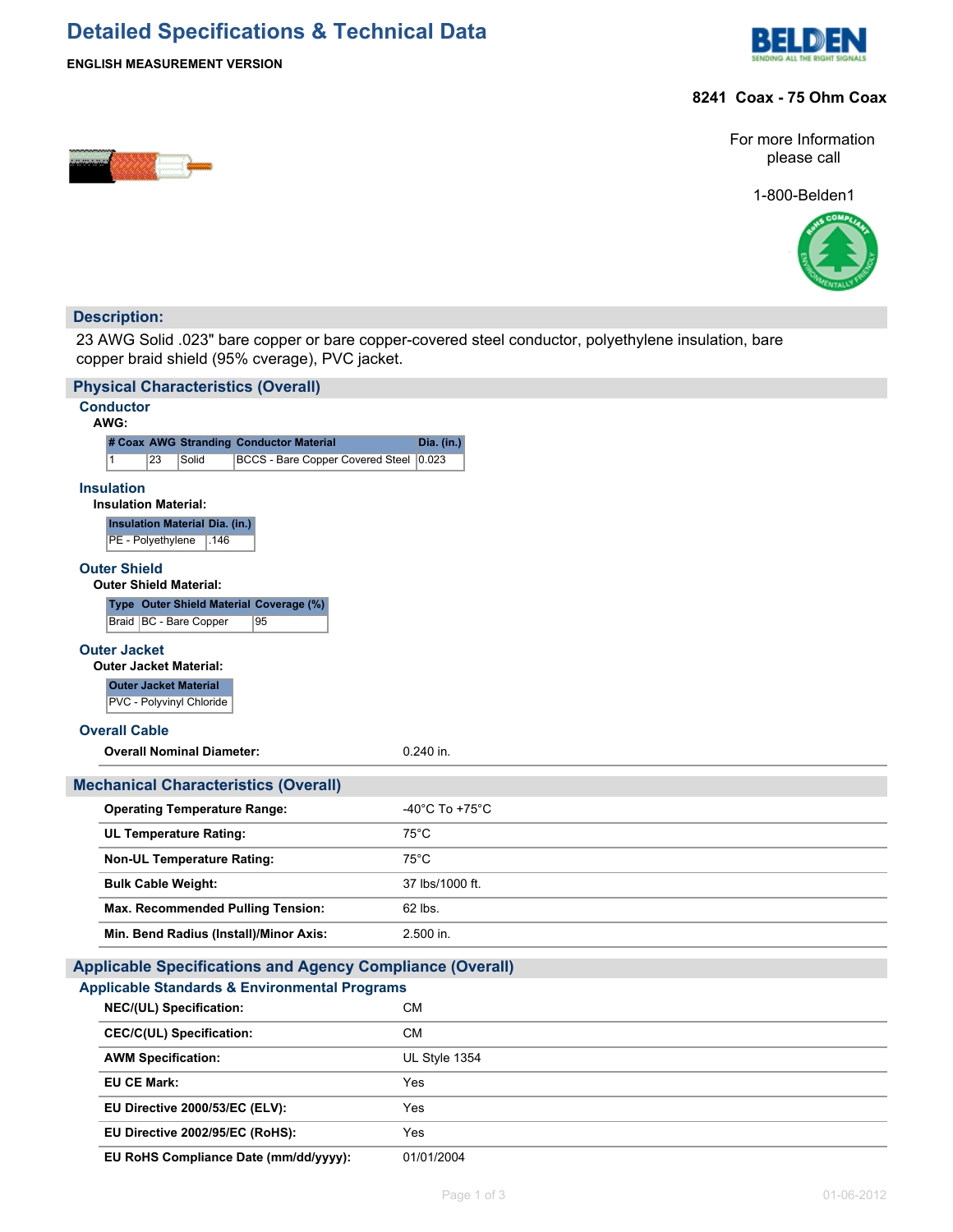# **Detailed Specifications & Technical Data**

**ENGLISH MEASUREMENT VERSION**



### **8241 Coax - 75 Ohm Coax**

|                                   | EU Directive 2002/96/EC (WEEE):                                               |  |  | Yes               |  |  |  |  |
|-----------------------------------|-------------------------------------------------------------------------------|--|--|-------------------|--|--|--|--|
|                                   | EU Directive 2003/11/EC (BFR):                                                |  |  | Yes               |  |  |  |  |
| CA Prop 65 (CJ for Wire & Cable): |                                                                               |  |  | Yes               |  |  |  |  |
| MII Order #39 (China RoHS):       |                                                                               |  |  | Yes               |  |  |  |  |
| <b>RG Type:</b>                   |                                                                               |  |  | 59/U              |  |  |  |  |
|                                   | <b>Flame Test</b>                                                             |  |  |                   |  |  |  |  |
| <b>UL Flame Test:</b>             |                                                                               |  |  | UL1685 UL Loading |  |  |  |  |
|                                   | <b>Suitability</b>                                                            |  |  |                   |  |  |  |  |
|                                   | Suitability - Indoor:                                                         |  |  | Yes               |  |  |  |  |
|                                   | <b>Plenum/Non-Plenum</b>                                                      |  |  |                   |  |  |  |  |
| Plenum (Y/N):                     |                                                                               |  |  | No                |  |  |  |  |
|                                   | <b>Plenum Number:</b>                                                         |  |  | 88241, 82241      |  |  |  |  |
|                                   |                                                                               |  |  |                   |  |  |  |  |
|                                   | <b>Electrical Characteristics (Overall)</b><br>Nom. Characteristic Impedance: |  |  |                   |  |  |  |  |
|                                   | Impedance (Ohm)                                                               |  |  |                   |  |  |  |  |
| 75                                |                                                                               |  |  |                   |  |  |  |  |
|                                   | Nom. Inductance:                                                              |  |  |                   |  |  |  |  |
|                                   | Inductance (µH/ft)                                                            |  |  |                   |  |  |  |  |
| .131                              |                                                                               |  |  |                   |  |  |  |  |
|                                   | Nom. Capacitance Conductor to Shield:                                         |  |  |                   |  |  |  |  |
| 20.5                              | <b>Capacitance (pF/ft)</b>                                                    |  |  |                   |  |  |  |  |
|                                   |                                                                               |  |  |                   |  |  |  |  |
|                                   | <b>Nominal Velocity of Propagation:</b><br><b>VP</b> (%)                      |  |  |                   |  |  |  |  |
| 66                                |                                                                               |  |  |                   |  |  |  |  |
|                                   | <b>Nominal Delay:</b>                                                         |  |  |                   |  |  |  |  |
|                                   | Delay (ns/ft)                                                                 |  |  |                   |  |  |  |  |
| 1.54                              |                                                                               |  |  |                   |  |  |  |  |
|                                   | Nom. Conductor DC Resistance:                                                 |  |  |                   |  |  |  |  |
|                                   | DCR @ 20°C (Ohm/1000 ft)                                                      |  |  |                   |  |  |  |  |
| 49.0                              |                                                                               |  |  |                   |  |  |  |  |
|                                   | Nominal Outer Shield DC Resistance:                                           |  |  |                   |  |  |  |  |
| $\overline{2.6}$                  | DCR @ 20°C (Ohm/1000 ft)                                                      |  |  |                   |  |  |  |  |
|                                   | Nom. Attenuation:                                                             |  |  |                   |  |  |  |  |
|                                   | Freq. (MHz) Attenuation (dB/100 ft.)                                          |  |  |                   |  |  |  |  |
| 1                                 | .6                                                                            |  |  |                   |  |  |  |  |
| $ 10\rangle$                      | 1.1                                                                           |  |  |                   |  |  |  |  |
| 50<br>100                         | $\overline{2.4}$<br>3.4                                                       |  |  |                   |  |  |  |  |
| 200                               | 4.9                                                                           |  |  |                   |  |  |  |  |
| 400                               | 7.0                                                                           |  |  |                   |  |  |  |  |
| 700<br>900                        | 9.7<br>11.1                                                                   |  |  |                   |  |  |  |  |
| 1000                              | 12.0                                                                          |  |  |                   |  |  |  |  |
|                                   | Nom. Power Rating:                                                            |  |  |                   |  |  |  |  |
|                                   | Freq. (MHz) Rating (W)                                                        |  |  |                   |  |  |  |  |
| 50                                | 470                                                                           |  |  |                   |  |  |  |  |
| 100                               | 310                                                                           |  |  |                   |  |  |  |  |
| 300                               | 160                                                                           |  |  |                   |  |  |  |  |